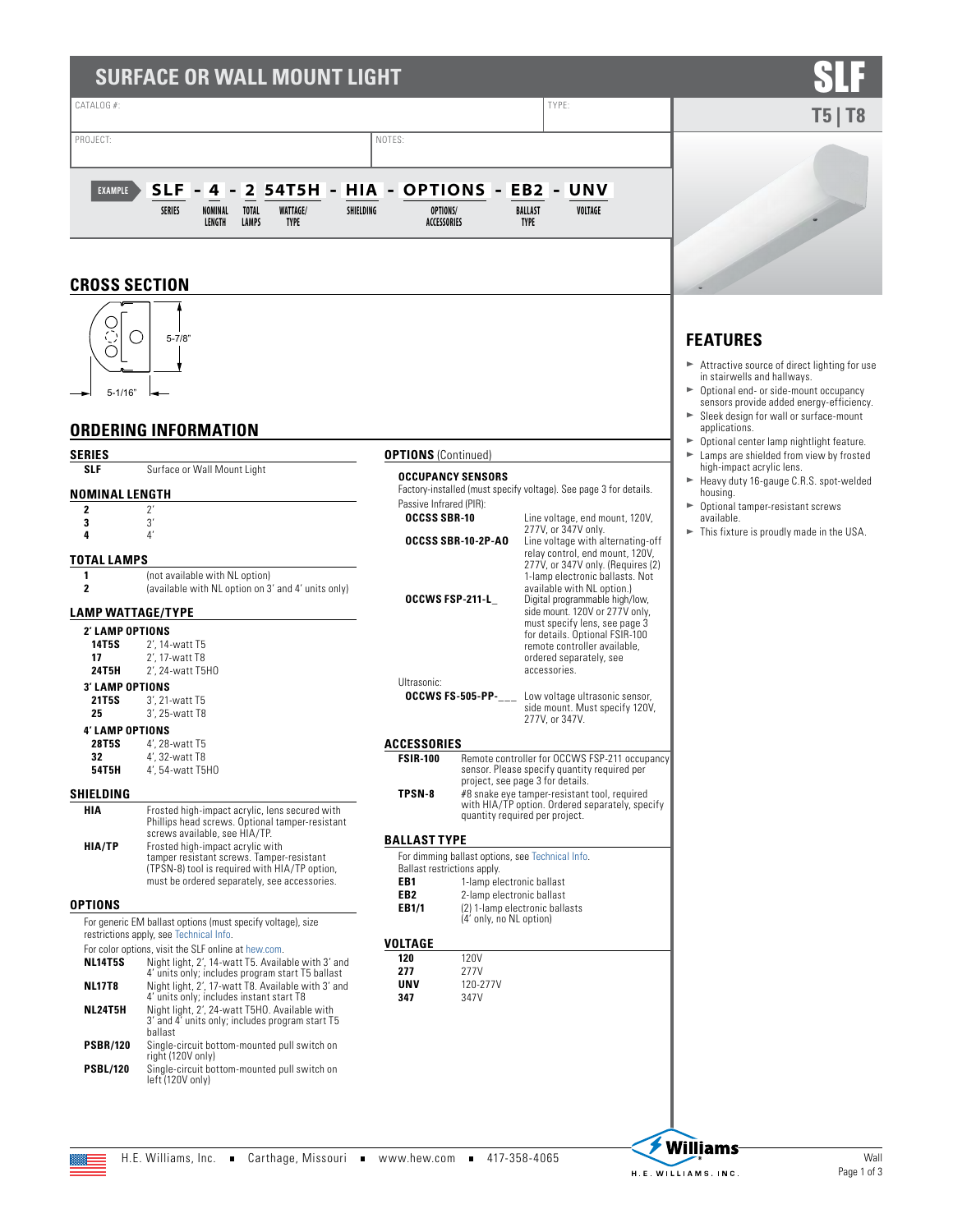# **SURFACE OR WALL MOUNT LIGHT**



.100" thick.

corrosion.

Class P.

**SPECIFICATIONS Housing** – 16-gauge C.R.S.

**Shielding** – Frosted high-impact acrylic lens,

**Finish** – 92% minimum average reflective white polyester powder coat bonded to phosphate-free, multi-stage pretreated metal. All parts painted after fabrication to facilitate installation, increase efficiency, and inhibit

**Electrical** – Electronic ballast standard, instant start T8, program start T5, rated

**Mounting** – Wall and surface mount. **Labels** – UL/CUL listed as fluorescent luminaire suitable for dry or damp locations.

### **PHOTOMETRY – T5** Catalog #: **SLF-4-254T5H-HIA**

- **TEST REPORT INFORMATION**
- $\blacktriangleright$  Test Report #: 17244.0
	- $\blacktriangleright$  Date: 04/16/13  $\blacktriangleright$  Lamp Type: F54T5/835/HO
	- $\blacktriangleright$  Lamp Quantity: 2



| <b>CANDLEPOWER DISTRIBUTION</b> |                  |                         |            |        |  |  |  |
|---------------------------------|------------------|-------------------------|------------|--------|--|--|--|
| Vertical                        |                  | <b>Horizontal Angle</b> |            | Zonal  |  |  |  |
| Angle                           | U <sub>o</sub>   | 45°                     | $90^\circ$ | Lumens |  |  |  |
| $\overline{0}$                  | 1868.            | 1868.                   | 1868.      |        |  |  |  |
| 5                               | 1869.            | 1870.                   | 1877.      | 178.7  |  |  |  |
| 15                              | 1770.            | 1813.                   | 1860.      | 514.1  |  |  |  |
| 25                              | 1541.            | 1654                    | 1766.      | 765.3  |  |  |  |
| 35                              | 1305.            | 1509.                   | 1709.      | 947.5  |  |  |  |
| 45                              | 1031.            | 1348.                   | 1658.      | 1042.7 |  |  |  |
| 55                              | 725.             | 1107.                   | 1479.      | 991.4  |  |  |  |
| 65                              | 468.             | 910.                    | 1320.      | 895.3  |  |  |  |
| 75                              | 237.             | 688.                    | 1085.      | 715.4  |  |  |  |
| 85                              | 67.              | 550.                    | 957        | 584.3  |  |  |  |
| 90                              | 6.               | 441.                    | 794        |        |  |  |  |
| 95                              | $\mathbf{0}$     | 401.                    | 756.       | 428.2  |  |  |  |
| 105                             | $\mathbf{0}$ .   | 274.                    | 529.       | 285.0  |  |  |  |
| 115                             | $\mathbf{0}$ .   | 181.                    | 363.       | 181.5  |  |  |  |
| 125                             | $\mathbf{0}$ .   | 122.                    | 231.       | 108.2  |  |  |  |
| 135                             | 0.               | 82.                     | 147        | 54.7   |  |  |  |
| 145                             | $\mathbf{0}$     | 68.                     | 104.       | 33.3   |  |  |  |
| 155                             | 0.               | 0.                      | 67.        | 11.2   |  |  |  |
| 165                             | $\overline{0}$ . | 0.                      | 22.        | 0.8    |  |  |  |
| 175                             | 0.               | 0.                      | 0.         | 0.0    |  |  |  |
| 180                             | 0.               | 0.                      | 0.         |        |  |  |  |

|                   | Ceilina        |     | .80 |                  |     | .70 |                  |     | .50 |     |
|-------------------|----------------|-----|-----|------------------|-----|-----|------------------|-----|-----|-----|
|                   | Wall           | .70 | .50 | .30              | .70 | .50 | .30              | .50 | .30 | .10 |
|                   | $\Omega$       | .89 | .89 | .89              | .86 | .86 | .86              | .80 | .80 | .80 |
|                   | 1              | .80 | .76 | .72              | .77 | .73 | .69              | .67 | .65 | 62  |
|                   | $\overline{2}$ | .72 | .65 | .59 <sub>1</sub> | .69 | .63 | .57              | .58 | .54 | .50 |
| Room Cavity Ratio | 3              | .66 | .57 | .50 <sub>1</sub> | .63 | .55 | .49              | .51 | .46 | .42 |
|                   | $\overline{4}$ | .60 | .50 | .43              | .57 | .49 | .42              | .45 | .40 | .35 |
|                   | 5              | .55 | .44 | .37              | .52 | .43 | .36 <sub>1</sub> | .40 | .34 | .30 |
|                   | 6              | .50 | .39 | .32              | .48 | .38 | .31              | .36 | .30 | .25 |
|                   | $\overline{7}$ | .46 | .35 | .28              | .44 | .34 | .28              | .32 | .26 | .22 |
|                   | 8              | .43 | .32 | .25              | .41 | .31 | .24              | .29 | .23 | .19 |
|                   | 9              | .39 | .29 | 22               | .37 | .28 | .21              | .26 | .20 | .16 |
|                   | 10             | .36 | .26 | .201             | .35 | .25 | .19 <sup>1</sup> | .24 | .18 | .15 |

#### **LUMEN SUMMARY**

| Zone                                                                                              | Lumens                  | % Lamp | % Fixture |  |  |  |  |  |
|---------------------------------------------------------------------------------------------------|-------------------------|--------|-----------|--|--|--|--|--|
| $0 - 30$                                                                                          | 1458.                   | 14.6   | 18.8      |  |  |  |  |  |
| $0 - 40$                                                                                          | 2406.                   | 31.1   |           |  |  |  |  |  |
| $0 - 60$                                                                                          | 4440.<br>44.4           |        |           |  |  |  |  |  |
| $0 - 90$                                                                                          | 6635.                   | 66.3   | 85.7      |  |  |  |  |  |
| $90 - 120$                                                                                        | 895.                    | 8.9    | 11.6      |  |  |  |  |  |
| $90 - 130$                                                                                        | 1003.<br>10.0           |        | 13.0      |  |  |  |  |  |
| $90 - 150$                                                                                        | 1091.                   | 10.9   | 14.1      |  |  |  |  |  |
| $90 - 180$                                                                                        | 1103.                   | 11.0   | 14.3      |  |  |  |  |  |
|                                                                                                   | <b>Total Luminaire:</b> |        |           |  |  |  |  |  |
| $0 - 180$                                                                                         | 100.0<br>7738.<br>77.4  |        |           |  |  |  |  |  |
| Total Luminaire Optical Efficiency: 77.4%<br>IES Spacing: End = 1.1, Diagonal = 1.3, Across = 1.4 |                         |        |           |  |  |  |  |  |

### **PHOTOMETRY - T8**

#### **TEST REPORT INFORMATION**

## $\blacktriangleright$  Test Report #: 17242.0

- $\blacktriangleright$  Date: 04/16/13
- $\blacktriangleright$  Lamp Type: F32T8/835
- $\blacktriangleright$  Lamp Quantity: 2



| Vertical | <b>Horizontal Angle</b> | Zonal      |            |        |
|----------|-------------------------|------------|------------|--------|
| Angle    | U <sub>o</sub>          | 45°        | $90^\circ$ | Lumens |
| 0        | 1053.                   | 1053.      | 1053.      |        |
| 5        | 1066.                   | 1068.      | 1071.      | 101.9  |
| 15       | 996.                    | 1022.      | 1047.      | 289.5  |
| 25       | 875.                    | 939.       | 1000.      | 434.1  |
| 35       | 746.                    | 860.       | 966.       | 539.5  |
| 45       | 572.                    | 745.       | 905.       | 575.3  |
| 55       | 405.                    | 617.       | 808.       | 549.6  |
| 65       | 262.                    | 509.       | 726.       | 498.8  |
| 75       | 132.                    | 390.       | 609.       | 403.7  |
| 85       | 39.                     | 313.       | 538.       | 332.1  |
| 90       | 3.                      | 253.       | 454.       |        |
| 95       | 0.                      | 224.       | 424.       | 240.9  |
| 105      | $\mathbf{0}$ .          | 161.       | 313.       | 168.3  |
| 115      | 0.                      | 110.       | 227.       | 111.3  |
| 125      | $\mathbf{0}$ .          | 74.        | 147.       | 67.2   |
| 135      | 0.                      | 49.        | 93.        | 38.6   |
| 145      | 0.                      | 41.        | 63.        | 20.2   |
| 155      | 0.                      | 26.        | 37.        | 9.3    |
| 165      | 0.                      | $\Omega$ . | 28.        | 1.0    |
| 175      | 0.                      | 0.         | 0.         | 0.0    |

180 0. 0. 0.

| Catalog $#:$ SLF-4-232-HIA |  |  |  |  |  |
|----------------------------|--|--|--|--|--|
|                            |  |  |  |  |  |

| LUMEN SUMMARY |  |
|---------------|--|
|---------------|--|

| Zone                                                                                                             | Lumens | % Lamp | % Fixture |  |  |  |  |  |
|------------------------------------------------------------------------------------------------------------------|--------|--------|-----------|--|--|--|--|--|
| $0 - 30$                                                                                                         | 826.   | 14.0   | 18.8      |  |  |  |  |  |
| $0 - 40$                                                                                                         | 1365.  | 23.1   | 31.2      |  |  |  |  |  |
| $0 - 60$                                                                                                         | 2490.  | 42.2   | 56.8      |  |  |  |  |  |
| $0 - 90$                                                                                                         | 3725.  | 63.1   | 85.0      |  |  |  |  |  |
| $90 - 120$                                                                                                       | 520.   | 8.8    | 11.9      |  |  |  |  |  |
| $90 - 130$                                                                                                       | 588.   | 10.0   | 13.4      |  |  |  |  |  |
| $90 - 150$                                                                                                       | 646.   | 11.0   | 14.8      |  |  |  |  |  |
| $90 - 180$                                                                                                       | 657.   | 11.1   | 15.0      |  |  |  |  |  |
| <b>Total Luminaire:</b>                                                                                          |        |        |           |  |  |  |  |  |
| 100.0<br>$0 - 180$<br>4381.<br>74.3                                                                              |        |        |           |  |  |  |  |  |
| Total Luminaire Optical Efficiency: 74.3%<br>IES Spacing Criteria:<br>$End = 1.2$ , Diagonal = 1.3, Across = 1.4 |        |        |           |  |  |  |  |  |